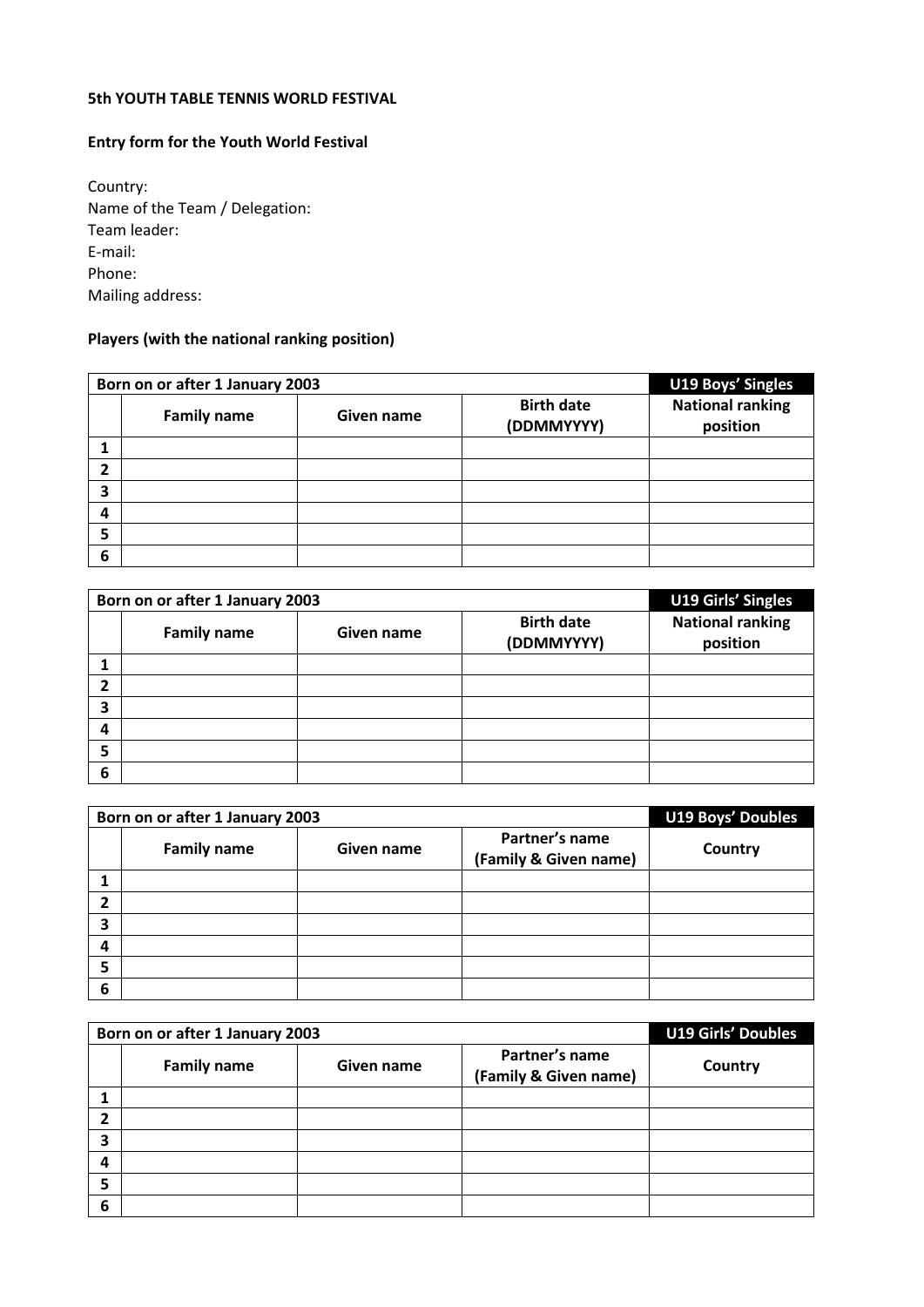|   | Born on or after 1 January 2003 | U19 Boys' Team |         |
|---|---------------------------------|----------------|---------|
|   | <b>Family name</b>              | Given name     | (A/B/C) |
|   |                                 |                |         |
| 2 |                                 |                |         |
| 3 |                                 |                |         |
| 4 |                                 |                |         |
| 5 |                                 |                |         |
| 6 |                                 |                |         |
| 7 |                                 |                |         |
| 8 |                                 |                |         |
| 9 |                                 |                |         |

|   | Born on or after 1 January 2003 | <b>U19 Girls' Team</b> |             |
|---|---------------------------------|------------------------|-------------|
|   | <b>Family name</b>              | Given name             | (A / B / C) |
|   |                                 |                        |             |
| 2 |                                 |                        |             |
| 3 |                                 |                        |             |
| 4 |                                 |                        |             |
| 5 |                                 |                        |             |
| 6 |                                 |                        |             |
| 7 |                                 |                        |             |
| 8 |                                 |                        |             |
| 9 |                                 |                        |             |

|   | Born on or after 1 January 2005 | <b>U17 Boys' Singles</b> |                                 |                                     |
|---|---------------------------------|--------------------------|---------------------------------|-------------------------------------|
|   | <b>Family name</b>              | Given name               | <b>Birth date</b><br>(DDMMYYYY) | <b>National ranking</b><br>position |
|   |                                 |                          |                                 |                                     |
|   |                                 |                          |                                 |                                     |
| э |                                 |                          |                                 |                                     |
| 4 |                                 |                          |                                 |                                     |
| 5 |                                 |                          |                                 |                                     |
| 6 |                                 |                          |                                 |                                     |

|   | Born on or after 1 January 2005 | U17 Girls' Singles |                                 |                                     |
|---|---------------------------------|--------------------|---------------------------------|-------------------------------------|
|   | <b>Family name</b>              | Given name         | <b>Birth date</b><br>(DDMMYYYY) | <b>National ranking</b><br>position |
|   |                                 |                    |                                 |                                     |
| າ |                                 |                    |                                 |                                     |
| 3 |                                 |                    |                                 |                                     |
| 4 |                                 |                    |                                 |                                     |
| 5 |                                 |                    |                                 |                                     |
| 6 |                                 |                    |                                 |                                     |

| Born on or after 1 January 2007 |                    |            |                                 | <b>U15 Boys' Singles</b>            |
|---------------------------------|--------------------|------------|---------------------------------|-------------------------------------|
|                                 | <b>Family name</b> | Given name | <b>Birth date</b><br>(DDMMYYYY) | <b>National ranking</b><br>position |
|                                 |                    |            |                                 |                                     |
| י                               |                    |            |                                 |                                     |
| 3                               |                    |            |                                 |                                     |
| 4                               |                    |            |                                 |                                     |
| 5                               |                    |            |                                 |                                     |
| 6                               |                    |            |                                 |                                     |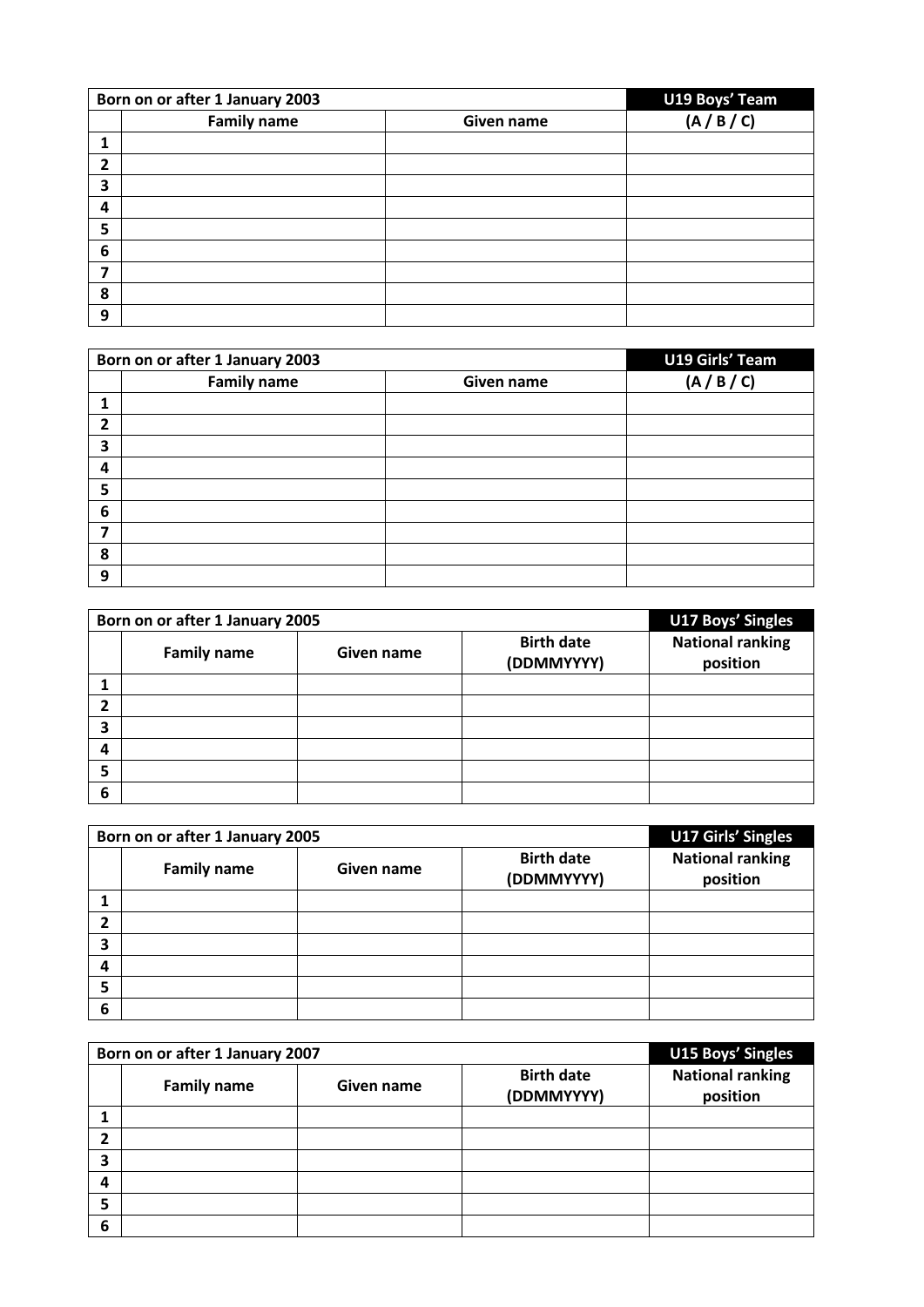|   | Born on or after 1 January 2007 | U15 Girls' Singles |                                 |                                     |
|---|---------------------------------|--------------------|---------------------------------|-------------------------------------|
|   | <b>Family name</b>              | Given name         | <b>Birth date</b><br>(DDMMYYYY) | <b>National ranking</b><br>position |
|   |                                 |                    |                                 |                                     |
| 2 |                                 |                    |                                 |                                     |
| 3 |                                 |                    |                                 |                                     |
| 4 |                                 |                    |                                 |                                     |
| 5 |                                 |                    |                                 |                                     |
| 6 |                                 |                    |                                 |                                     |

|   | Born on or after 1 January 2007 | <b>U15 Boys' Doubles</b> |                                         |         |
|---|---------------------------------|--------------------------|-----------------------------------------|---------|
|   | <b>Family name</b>              | Given name               | Partner's name<br>(Family & Given name) | Country |
|   |                                 |                          |                                         |         |
| 2 |                                 |                          |                                         |         |
| 3 |                                 |                          |                                         |         |
| 4 |                                 |                          |                                         |         |
| 5 |                                 |                          |                                         |         |
| 6 |                                 |                          |                                         |         |

|   | Born on or after 1 January 2007 | <b>U15 Girls' Doubles</b> |                                         |         |
|---|---------------------------------|---------------------------|-----------------------------------------|---------|
|   | <b>Family name</b>              | Given name                | Partner's name<br>(Family & Given name) | Country |
|   |                                 |                           |                                         |         |
| ኀ |                                 |                           |                                         |         |
| 3 |                                 |                           |                                         |         |
| 4 |                                 |                           |                                         |         |
| 5 |                                 |                           |                                         |         |
| 6 |                                 |                           |                                         |         |

| Born on or after 1 January 2007 |                    |            | U15 Boys' Team |
|---------------------------------|--------------------|------------|----------------|
|                                 | <b>Family name</b> | Given name | (A/B/C)        |
| 1                               |                    |            |                |
| 2                               |                    |            |                |
| 3                               |                    |            |                |
| 4                               |                    |            |                |
| 5                               |                    |            |                |
| 6                               |                    |            |                |
| 7                               |                    |            |                |
| 8                               |                    |            |                |
| 9                               |                    |            |                |

| Born on or after 1 January 2007 |                    |            | <b>U15 Girls' Team</b> |
|---------------------------------|--------------------|------------|------------------------|
|                                 | <b>Family name</b> | Given name | (A/B/C)                |
| 1                               |                    |            |                        |
| $\mathbf{2}$                    |                    |            |                        |
| 3                               |                    |            |                        |
| 4                               |                    |            |                        |
| 5                               |                    |            |                        |
| 6                               |                    |            |                        |
| 7                               |                    |            |                        |
| 8                               |                    |            |                        |
| 9                               |                    |            |                        |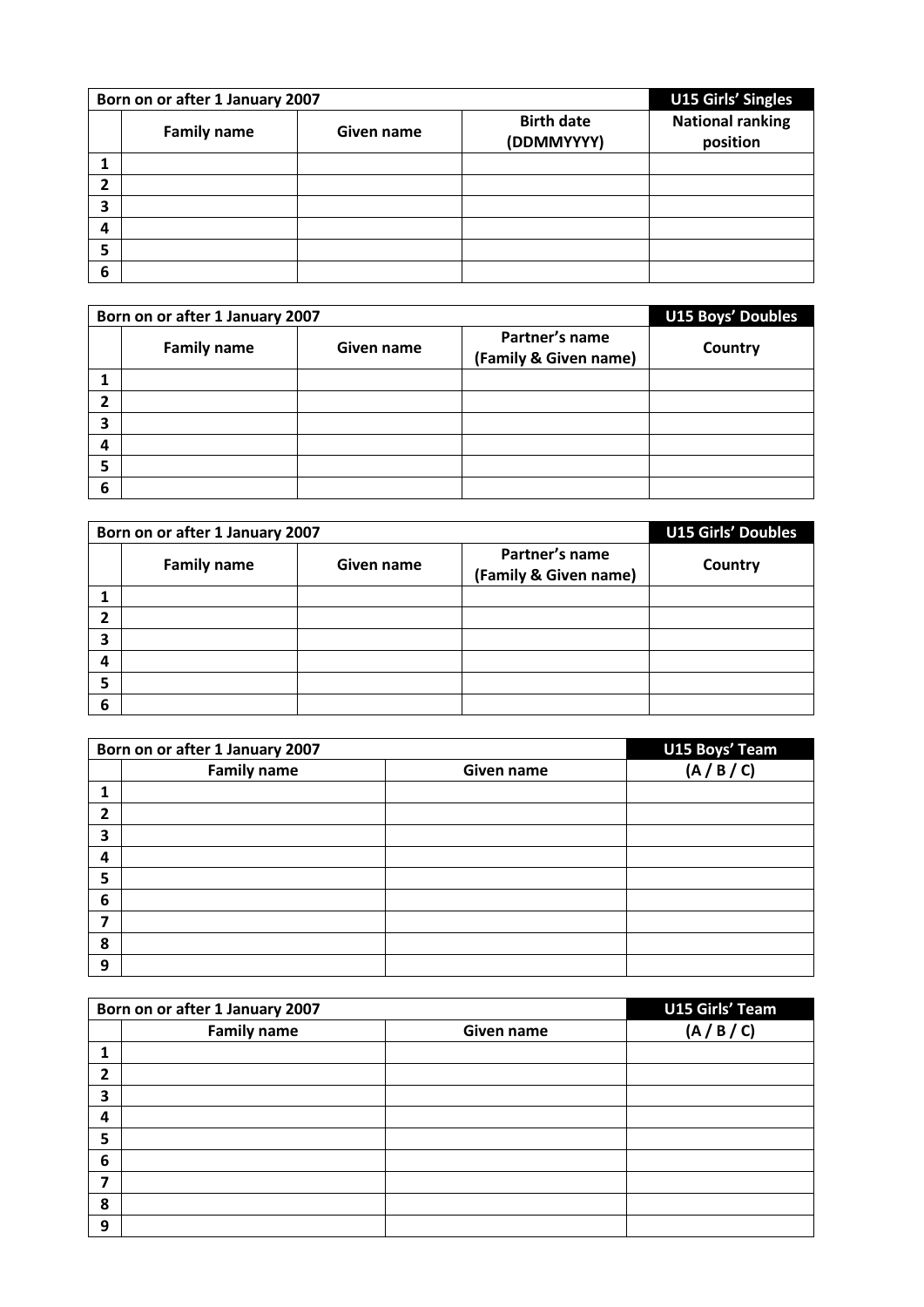| Born on or after 1 January 2009 |                    |            |                                 | <b>U13 Boys' Singles</b>            |
|---------------------------------|--------------------|------------|---------------------------------|-------------------------------------|
|                                 | <b>Family name</b> | Given name | <b>Birth date</b><br>(DDMMYYYY) | <b>National ranking</b><br>position |
|                                 |                    |            |                                 |                                     |
| 2                               |                    |            |                                 |                                     |
| 3                               |                    |            |                                 |                                     |
| 4                               |                    |            |                                 |                                     |
| 5                               |                    |            |                                 |                                     |
| 6                               |                    |            |                                 |                                     |

| Born on or after 1 January 2009 |                    |            |                                 | <b>U13 Girls' Singles</b>           |
|---------------------------------|--------------------|------------|---------------------------------|-------------------------------------|
|                                 | <b>Family name</b> | Given name | <b>Birth date</b><br>(DDMMYYYY) | <b>National ranking</b><br>position |
|                                 |                    |            |                                 |                                     |
| 2                               |                    |            |                                 |                                     |
| 3                               |                    |            |                                 |                                     |
| 4                               |                    |            |                                 |                                     |
| 5                               |                    |            |                                 |                                     |
| 6                               |                    |            |                                 |                                     |

| Born on or after 1 January 2011 |                    |            |                                 | U11 Boys' Singles                   |
|---------------------------------|--------------------|------------|---------------------------------|-------------------------------------|
|                                 | <b>Family name</b> | Given name | <b>Birth date</b><br>(DDMMYYYY) | <b>National ranking</b><br>position |
|                                 |                    |            |                                 |                                     |
| ን                               |                    |            |                                 |                                     |
| 3                               |                    |            |                                 |                                     |
| 4                               |                    |            |                                 |                                     |
| 5                               |                    |            |                                 |                                     |
| 6                               |                    |            |                                 |                                     |

| Born on or after 1 January 2011 |                    |            |                                 | U11 Girls' Singles                  |
|---------------------------------|--------------------|------------|---------------------------------|-------------------------------------|
|                                 | <b>Family name</b> | Given name | <b>Birth date</b><br>(DDMMYYYY) | <b>National ranking</b><br>position |
|                                 |                    |            |                                 |                                     |
| 2                               |                    |            |                                 |                                     |
| 3                               |                    |            |                                 |                                     |
| 4                               |                    |            |                                 |                                     |
| 5                               |                    |            |                                 |                                     |
| 6                               |                    |            |                                 |                                     |

## **Officials**

|                | <b>Family name</b> | Given name | <b>Function</b> |
|----------------|--------------------|------------|-----------------|
| 1              |                    |            |                 |
| $\overline{2}$ |                    |            |                 |
| 3              |                    |            |                 |
| 4              |                    |            |                 |
| 5              |                    |            |                 |
| 6              |                    |            |                 |
| 7              |                    |            |                 |
| 8              |                    |            |                 |
| 9              |                    |            |                 |
| 10             |                    |            |                 |